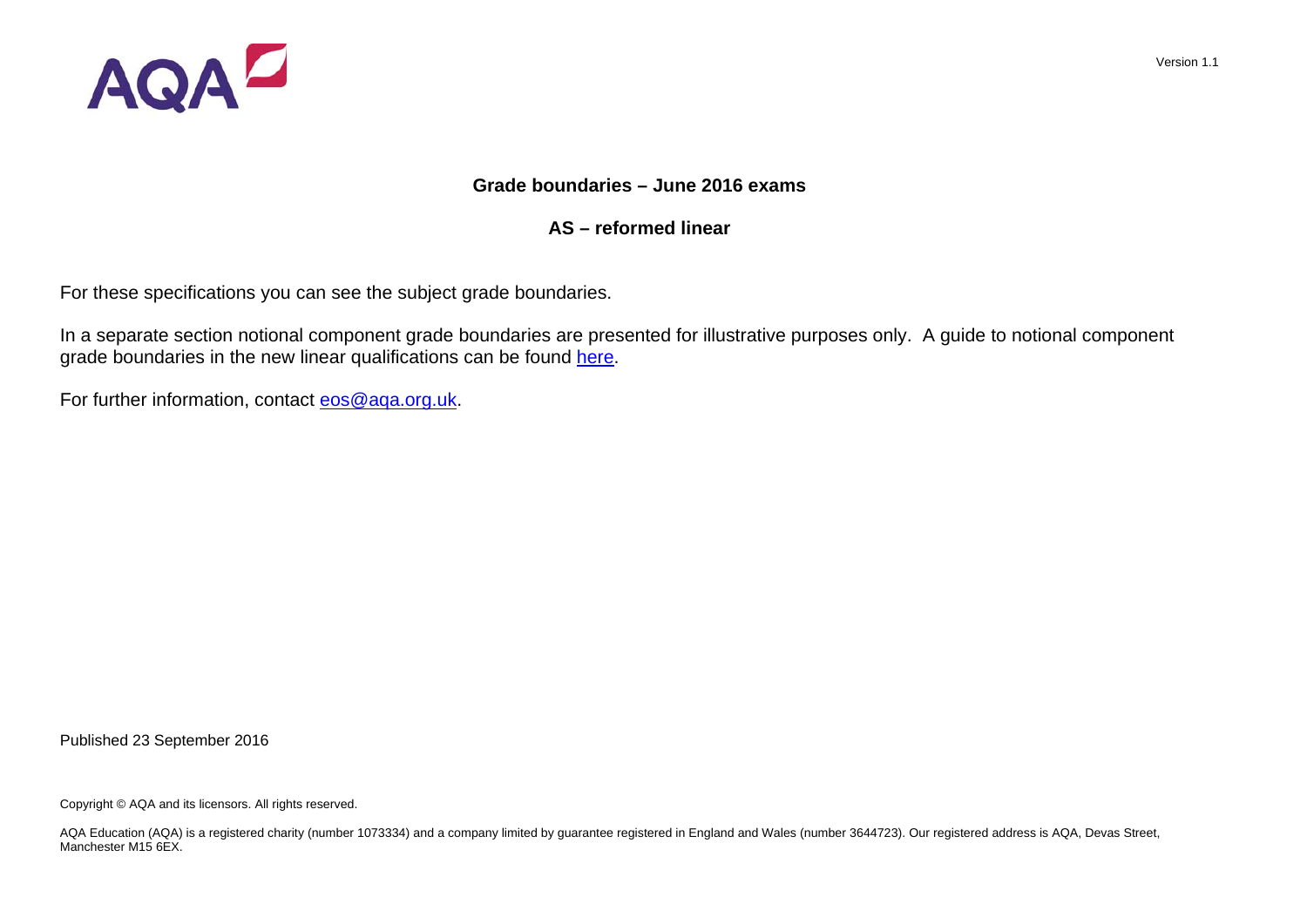

# **Subject grade boundaries – June 2016 exams**

| <b>Subject</b> |                                     | <b>Maximum</b> | <b>Grade Boundaries</b> |     |             |     |     |
|----------------|-------------------------------------|----------------|-------------------------|-----|-------------|-----|-----|
| Code           | <b>Subject Title</b>                | <b>Mark</b>    | A                       | B   | $\mathbf c$ | D   | E   |
| 7241           | ART & DESIGN AS (ART CRAFT & DES)   | 480            | 340                     | 295 | 250         | 205 | 160 |
| 7242           | ART & DESIGN AS (FINE ART)          | 480            | 340                     | 295 | 250         | 205 | 160 |
| 7243           | ART & DESIGN AS (GRAPHIC COMM)      | 480            | 340                     | 295 | 250         | 205 | 160 |
| 7244           | ART & DESIGN AS (TEXTILE DESIGN)    | 480            | 340                     | 295 | 250         | 205 | 160 |
| 7245           | ART & DESIGN AS (3D DESIGN)         | 480            | 340                     | 295 | 250         | 205 | 160 |
| 7246           | ART & DESIGN AS (PHOTOGRAPHY)       | 480            | 360                     | 320 | 280         | 240 | 200 |
| 7401           | <b>BIOLOGY AS</b>                   | 150            | 88                      | 77  | 66          | 55  | 45  |
| 7131           | <b>BUSINESS AS</b>                  | 160            | 105                     | 93  | 81          | 70  | 59  |
| 7404           | <b>CHEMISTRY AS</b>                 | 160            | 103                     | 89  | 75          | 61  | 48  |
| 7516A          | <b>COMPUTER SCIENCE AS (C#)</b>     | 150            | 100                     | 85  | 70          | 56  | 42  |
| 7516B          | COMPUTER SCIENCE AS (JAVA)          | 150            | 100                     | 85  | 70          | 56  | 42  |
| 7516C          | COMPUTER SCIENCE AS (PASCAL/DELPHI) | 150            | 100                     | 85  | 70          | 56  | 42  |
| 7516D          | <b>COMPUTER SCIENCE AS (PYTHON)</b> | 150            | 100                     | 85  | 70          | 56  | 42  |
| 7516E          | <b>COMPUTER SCIENCE AS (VB.NET)</b> | 150            | 100                     | 85  | 70          | 56  | 42  |
| 7135           | <b>ECONOMICS AS</b>                 | 140            | 107                     | 96  | 86          | 76  | 66  |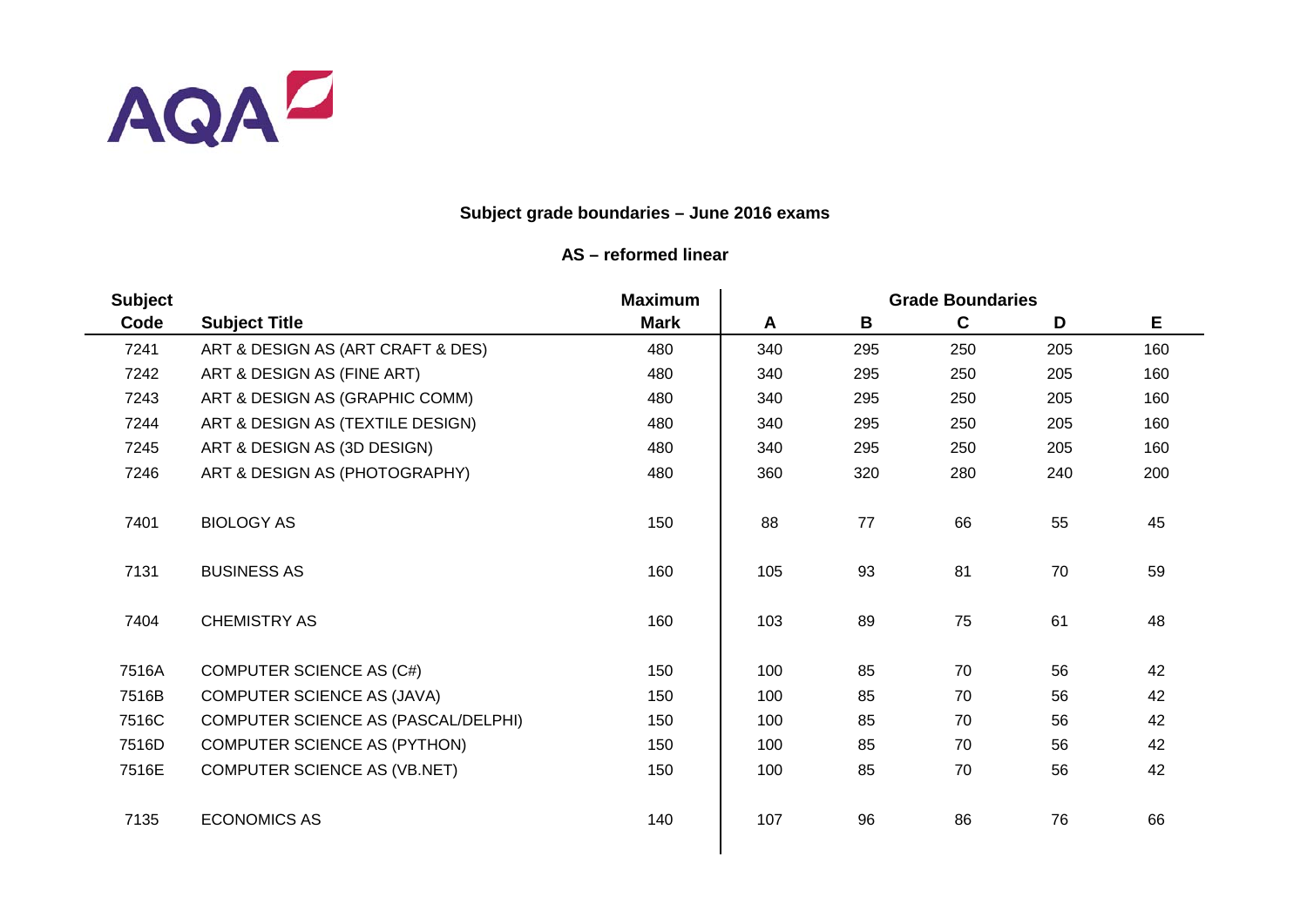

| <b>Subject</b> |                                    | <b>Maximum</b> | <b>Grade Boundaries</b> |    |    |    |    |  |
|----------------|------------------------------------|----------------|-------------------------|----|----|----|----|--|
| Code           | <b>Subject Title</b>               | <b>Mark</b>    | A                       | B  | C  | D  | E  |  |
| 7706           | ENGLISH LANGUAGE AND LITERATURE AS | 150            | 101                     | 88 | 75 | 62 | 49 |  |
| 7701           | <b>ENGLISH LANGUAGE AS</b>         | 140            | 97                      | 83 | 69 | 56 | 43 |  |
| 7711           | ENGLISH LITERATURE A AS            | 100            | 71                      | 61 | 51 | 42 | 33 |  |
| 7716AA         | ENGLISH LITERATURE B AS OPTION AA  | 100            | 65                      | 55 | 45 | 36 | 27 |  |
| 7716AB         | ENGLISH LITERATURE B AS OPTION AB  | 100            | 73                      | 63 | 53 | 43 | 34 |  |
| 7716BA         | ENGLISH LITERATURE B AS OPTION BA  | 100            | 65                      | 54 | 43 | 33 | 23 |  |
| 7716BB         | ENGLISH LITERATURE B AS OPTION BB  | 100            | 73                      | 62 | 51 | 40 | 30 |  |
| 7041AA         | <b>HISTORY AS OPTION AA</b>        | 100            | 66                      | 57 | 48 | 40 | 32 |  |
| 7041AB         | <b>HISTORY AS OPTION AB</b>        | 100            | 65                      | 56 | 47 | 38 | 29 |  |
| 7041AD         | HISTORY AS OPTION AD               | 100            | 63                      | 54 | 45 | 36 | 28 |  |
| 7041AE         | <b>HISTORY AS OPTION AE</b>        | 100            | 68                      | 59 | 50 | 41 | 33 |  |
| 7041AM         | <b>HISTORY AS OPTION AM</b>        | 100            | 67                      | 57 | 48 | 39 | 30 |  |
| 7041AS         | <b>HISTORY AS OPTION AS</b>        | 100            | 66                      | 57 | 48 | 39 | 31 |  |
| 7041BA         | <b>HISTORY AS OPTION BA</b>        | 100            | 73                      | 63 | 53 | 43 | 33 |  |
| 7041BB         | <b>HISTORY AS OPTION BB</b>        | 100            | 72                      | 61 | 50 | 40 | 30 |  |
| 7041BD         | <b>HISTORY AS OPTION BD</b>        | 100            | 70                      | 59 | 49 | 39 | 29 |  |
| 7041BE         | <b>HISTORY AS OPTION BE</b>        | 100            | 75                      | 64 | 54 | 44 | 34 |  |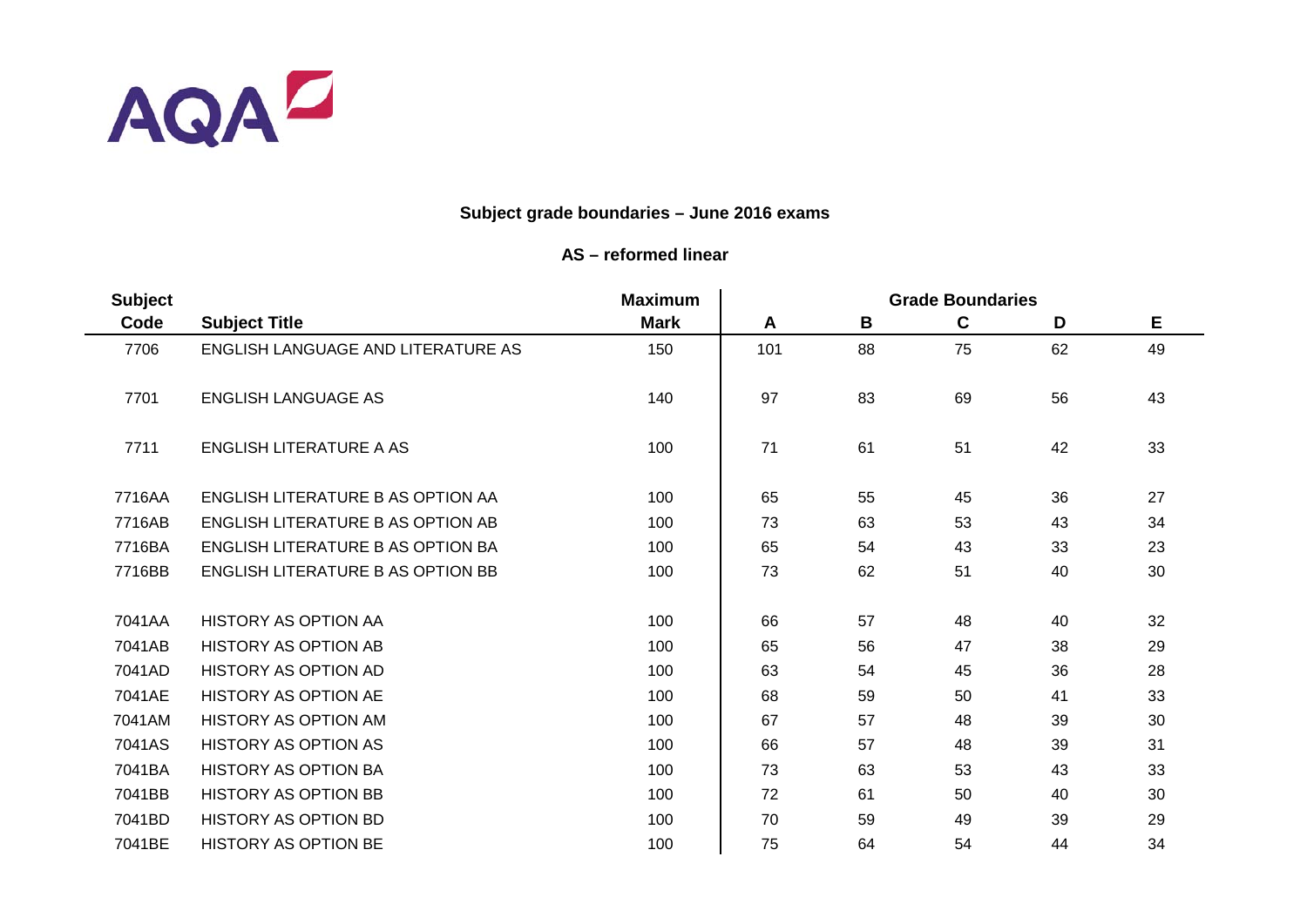

| <b>Subject</b> |                             | <b>Maximum</b> | <b>Grade Boundaries</b> |    |             |    |    |  |
|----------------|-----------------------------|----------------|-------------------------|----|-------------|----|----|--|
| Code           | <b>Subject Title</b>        | <b>Mark</b>    | A                       | B  | $\mathbf c$ | D  | Е  |  |
| 7041BM         | <b>HISTORY AS OPTION BM</b> | 100            | 74                      | 63 | 52          | 41 | 31 |  |
| 7041BS         | <b>HISTORY AS OPTION BS</b> | 100            | 73                      | 62 | 52          | 42 | 32 |  |
| 7041CF         | <b>HISTORY AS OPTION CF</b> | 100            | 69                      | 59 | 49          | 39 | 30 |  |
| 7041CG         | <b>HISTORY AS OPTION CG</b> | 100            | 69                      | 59 | 49          | 39 | 30 |  |
| 7041CH         | <b>HISTORY AS OPTION CH</b> | 100            | 63                      | 53 | 43          | 33 | 24 |  |
| 7041CJ         | <b>HISTORY AS OPTION CJ</b> | 100            | 67                      | 57 | 47          | 38 | 29 |  |
| 7041CK         | <b>HISTORY AS OPTION CK</b> | 100            | 66                      | 58 | 50          | 42 | 34 |  |
| 7041CL         | <b>HISTORY AS OPTION CL</b> | 100            | 69                      | 59 | 50          | 41 | 32 |  |
| 7041CN         | <b>HISTORY AS OPTION CN</b> | 100            | 70                      | 60 | 50          | 40 | 30 |  |
| 7041CO         | HISTORY AS OPTION CO        | 100            | 69                      | 59 | 49          | 39 | 30 |  |
| 7041CP         | <b>HISTORY AS OPTION CP</b> | 100            | 69                      | 59 | 49          | 39 | 30 |  |
| 7041CQ         | <b>HISTORY AS OPTION CQ</b> | 100            | 70                      | 60 | 50          | 40 | 30 |  |
| 7041CR         | <b>HISTORY AS OPTION CR</b> | 100            | 69                      | 59 | 49          | 39 | 30 |  |
| 7041CT         | <b>HISTORY AS OPTION CT</b> | 100            | 69                      | 59 | 49          | 39 | 30 |  |
| 7041DC         | <b>HISTORY AS OPTION DC</b> | 100            | 67                      | 56 | 45          | 35 | 25 |  |
| 7041DG         | <b>HISTORY AS OPTION DG</b> | 100            | 69                      | 59 | 49          | 39 | 30 |  |
| 7041DH         | <b>HISTORY AS OPTION DH</b> | 100            | 63                      | 53 | 43          | 33 | 24 |  |
| 7041DJ         | <b>HISTORY AS OPTION DJ</b> | 100            | 67                      | 57 | 47          | 38 | 29 |  |
| 7041DK         | <b>HISTORY AS OPTION DK</b> | 100            | 66                      | 58 | 50          | 42 | 34 |  |
| 7041DL         | <b>HISTORY AS OPTION DL</b> | 100            | 69                      | 59 | 50          | 41 | 32 |  |
| 7041DN         | <b>HISTORY AS OPTION DN</b> | 100            | 70                      | 60 | 50          | 40 | 30 |  |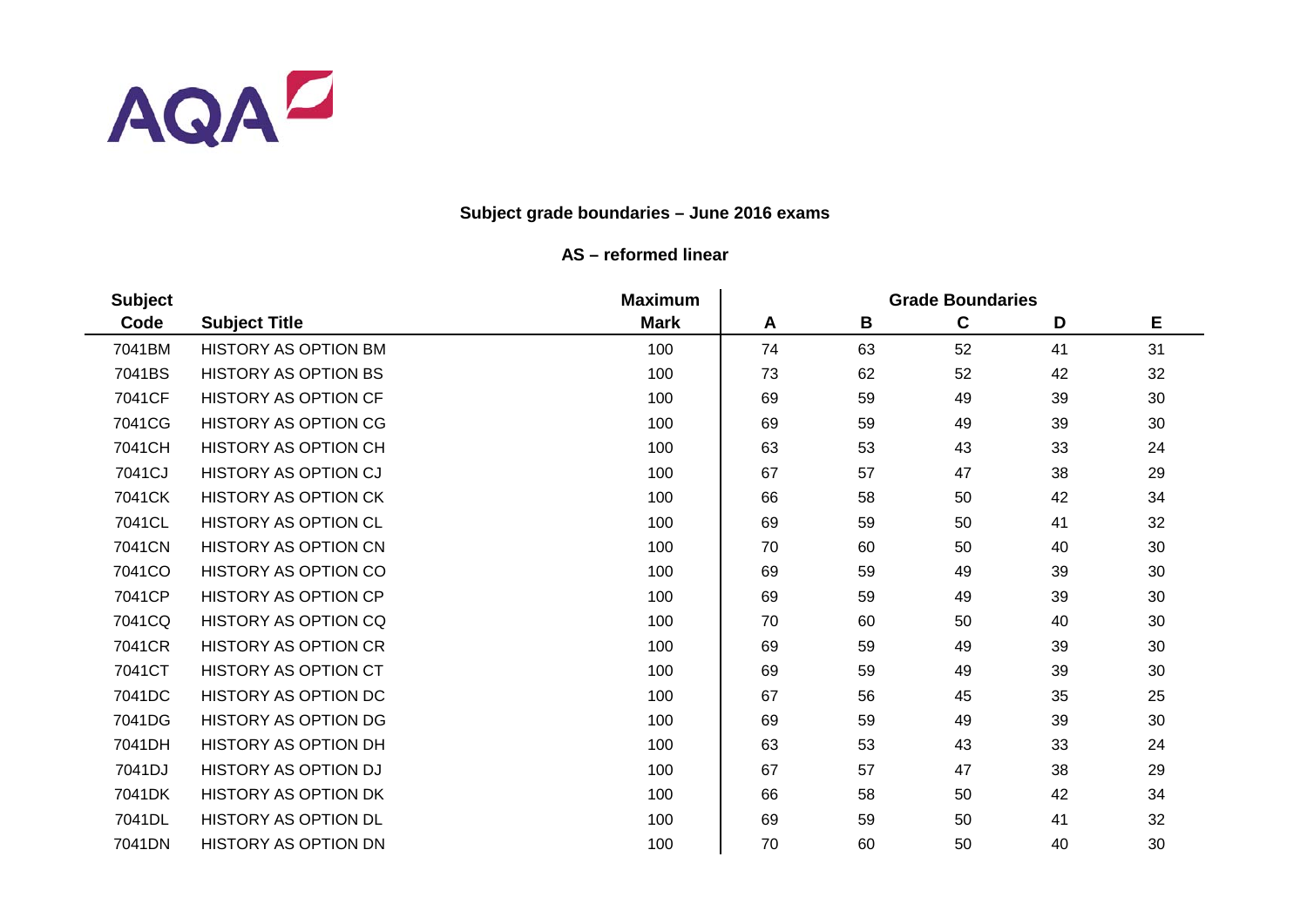

| <b>Subject</b> |                             | <b>Maximum</b> | <b>Grade Boundaries</b> |    |             |    |    |  |
|----------------|-----------------------------|----------------|-------------------------|----|-------------|----|----|--|
| Code           | <b>Subject Title</b>        | <b>Mark</b>    | A                       | B  | $\mathbf c$ | D  | Е  |  |
| 7041DO         | <b>HISTORY AS OPTION DO</b> | 100            | 69                      | 59 | 49          | 39 | 30 |  |
| 7041DP         | <b>HISTORY AS OPTION DP</b> | 100            | 69                      | 59 | 49          | 39 | 30 |  |
| 7041DQ         | <b>HISTORY AS OPTION DQ</b> | 100            | 70                      | 60 | 50          | 40 | 30 |  |
| 7041DR         | <b>HISTORY AS OPTION DR</b> | 100            | 69                      | 59 | 49          | 39 | 30 |  |
| 7041DT         | <b>HISTORY AS OPTION DT</b> | 100            | 69                      | 59 | 49          | 39 | 30 |  |
| 7041EA         | <b>HISTORY AS OPTION EA</b> | 100            | 69                      | 60 | 51          | 42 | 33 |  |
| 7041EB         | <b>HISTORY AS OPTION EB</b> | 100            | 68                      | 58 | 48          | 39 | 30 |  |
| 7041ED         | <b>HISTORY AS OPTION ED</b> | 100            | 66                      | 56 | 47          | 38 | 29 |  |
| 7041EE         | <b>HISTORY AS OPTION EE</b> | 100            | 71                      | 61 | 52          | 43 | 34 |  |
| 7041EM         | <b>HISTORY AS OPTION EM</b> | 100            | 70                      | 60 | 50          | 40 | 31 |  |
| 7041ES         | <b>HISTORY AS OPTION ES</b> | 100            | 69                      | 59 | 50          | 41 | 32 |  |
| 7041FC         | HISTORY AS OPTION FC        | 100            | 65                      | 54 | 43          | 32 | 22 |  |
| 7041FF         | <b>HISTORY AS OPTION FF</b> | 100            | 67                      | 57 | 47          | 37 | 27 |  |
| 7041FG         | <b>HISTORY AS OPTION FG</b> | 100            | 67                      | 57 | 47          | 37 | 27 |  |
| 7041FH         | <b>HISTORY AS OPTION FH</b> | 100            | 61                      | 51 | 41          | 31 | 21 |  |
| 7041FJ         | <b>HISTORY AS OPTION FJ</b> | 100            | 65                      | 55 | 45          | 35 | 26 |  |
| 7041FK         | <b>HISTORY AS OPTION FK</b> | 100            | 64                      | 55 | 47          | 39 | 31 |  |
| 7041FL         | <b>HISTORY AS OPTION FL</b> | 100            | 67                      | 57 | 47          | 38 | 29 |  |
| 7041FN         | <b>HISTORY AS OPTION FN</b> | 100            | 68                      | 57 | 47          | 37 | 27 |  |
| 7041FO         | <b>HISTORY AS OPTION FO</b> | 100            | 67                      | 57 | 47          | 37 | 27 |  |
| 7041FP         | <b>HISTORY AS OPTION FP</b> | 100            | 67                      | 57 | 47          | 37 | 27 |  |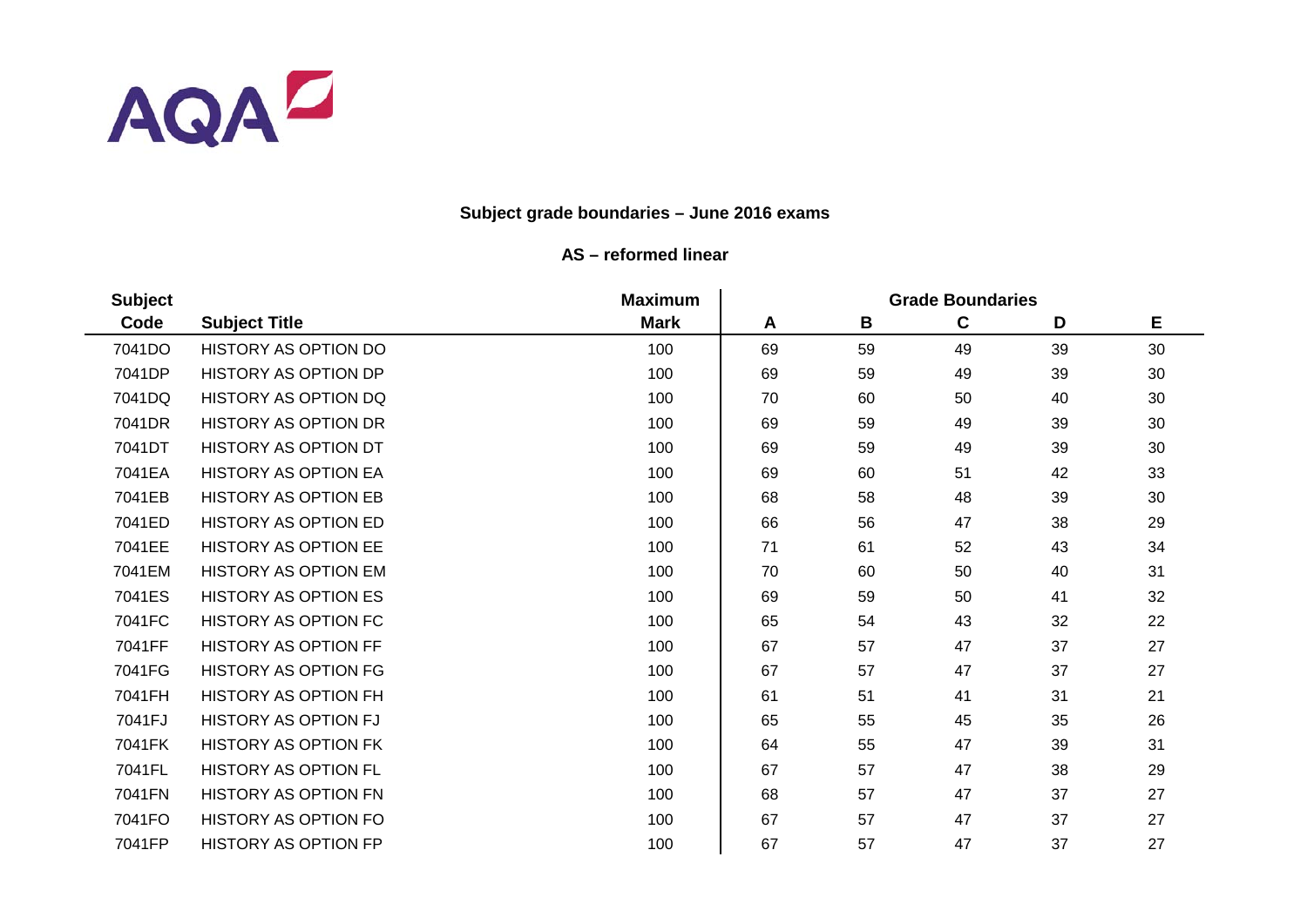

| <b>Subject</b> |                             | <b>Maximum</b> | <b>Grade Boundaries</b> |    |             |    |    |  |
|----------------|-----------------------------|----------------|-------------------------|----|-------------|----|----|--|
| Code           | <b>Subject Title</b>        | <b>Mark</b>    | A                       | B  | $\mathbf c$ | D  | Е  |  |
| 7041FQ         | <b>HISTORY AS OPTION FQ</b> | 100            | 68                      | 57 | 47          | 37 | 27 |  |
| 7041FR         | <b>HISTORY AS OPTION FR</b> | 100            | 67                      | 57 | 47          | 37 | 27 |  |
| 7041FT         | <b>HISTORY AS OPTION FT</b> | 100            | 67                      | 57 | 47          | 37 | 27 |  |
| 7041GC         | <b>HISTORY AS OPTION GC</b> | 100            | 64                      | 54 | 44          | 34 | 24 |  |
| 7041GF         | <b>HISTORY AS OPTION GF</b> | 100            | 66                      | 56 | 47          | 38 | 29 |  |
| 7041GG         | <b>HISTORY AS OPTION GG</b> | 100            | 66                      | 56 | 47          | 38 | 29 |  |
| 7041GH         | <b>HISTORY AS OPTION GH</b> | 100            | 60                      | 50 | 41          | 32 | 23 |  |
| 7041GJ         | <b>HISTORY AS OPTION GJ</b> | 100            | 64                      | 55 | 46          | 37 | 28 |  |
| 7041GK         | <b>HISTORY AS OPTION GK</b> | 100            | 63                      | 55 | 47          | 40 | 33 |  |
| 7041GL         | <b>HISTORY AS OPTION GL</b> | 100            | 66                      | 57 | 48          | 39 | 31 |  |
| 7041GN         | <b>HISTORY AS OPTION GN</b> | 100            | 67                      | 57 | 47          | 38 | 29 |  |
| 7041GO         | <b>HISTORY AS OPTION GO</b> | 100            | 66                      | 56 | 47          | 38 | 29 |  |
| 7041GP         | <b>HISTORY AS OPTION GP</b> | 100            | 66                      | 56 | 47          | 38 | 29 |  |
| 7041GQ         | <b>HISTORY AS OPTION GQ</b> | 100            | 67                      | 57 | 47          | 38 | 29 |  |
| 7041GR         | <b>HISTORY AS OPTION GR</b> | 100            | 66                      | 56 | 47          | 38 | 29 |  |
| 7041GT         | <b>HISTORY AS OPTION GT</b> | 100            | 66                      | 56 | 47          | 38 | 29 |  |
| 7041HA         | <b>HISTORY AS OPTION HA</b> | 100            | 68                      | 59 | 50          | 41 | 33 |  |
| 7041HB         | <b>HISTORY AS OPTION HB</b> | 100            | 67                      | 57 | 48          | 39 | 30 |  |
| 7041HD         | <b>HISTORY AS OPTION HD</b> | 100            | 65                      | 56 | 47          | 38 | 29 |  |
| 7041HE         | <b>HISTORY AS OPTION HE</b> | 100            | 70                      | 61 | 52          | 43 | 34 |  |
| 7041HM         | <b>HISTORY AS OPTION HM</b> | 100            | 69                      | 59 | 49          | 40 | 31 |  |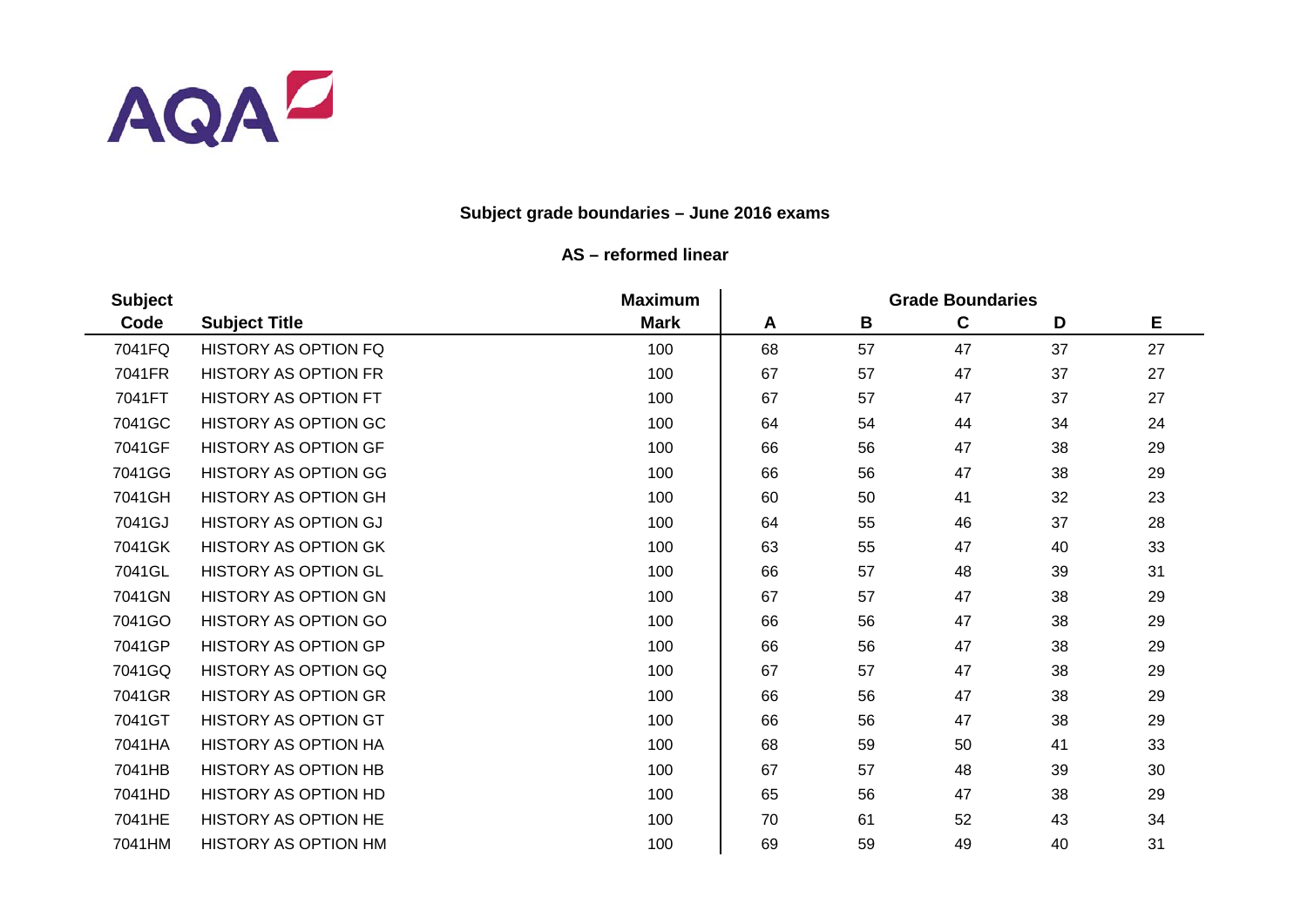

| <b>Subject</b> |                             | <b>Maximum</b> | <b>Grade Boundaries</b> |    |    |    |    |  |
|----------------|-----------------------------|----------------|-------------------------|----|----|----|----|--|
| Code           | <b>Subject Title</b>        | <b>Mark</b>    | A                       | B  | C  | D  | E  |  |
| 7041HS         | <b>HISTORY AS OPTION HS</b> | 100            | 68                      | 59 | 50 | 41 | 32 |  |
| 7041JC         | <b>HISTORY AS OPTION JC</b> | 100            | 68                      | 57 | 46 | 36 | 26 |  |
| 7041JF         | <b>HISTORY AS OPTION JF</b> | 100            | 70                      | 60 | 50 | 40 | 31 |  |
| 7041JG         | <b>HISTORY AS OPTION JG</b> | 100            | 70                      | 60 | 50 | 40 | 31 |  |
| 7041JH         | HISTORY AS OPTION JH        | 100            | 64                      | 54 | 44 | 34 | 25 |  |
| 7041JJ         | HISTORY AS OPTION JJ        | 100            | 68                      | 58 | 48 | 39 | 30 |  |
| 7041JK         | <b>HISTORY AS OPTION JK</b> | 100            | 67                      | 59 | 51 | 43 | 35 |  |
| 7041JL         | <b>HISTORY AS OPTION JL</b> | 100            | 70                      | 60 | 51 | 42 | 33 |  |
| 7041JN         | HISTORY AS OPTION JN        | 100            | 71                      | 61 | 51 | 41 | 31 |  |
| 7041JO         | HISTORY AS OPTION JO        | 100            | 70                      | 60 | 50 | 40 | 31 |  |
| 7041JP         | <b>HISTORY AS OPTION JP</b> | 100            | 70                      | 60 | 50 | 40 | 31 |  |
| 7041JQ         | HISTORY AS OPTION JQ        | 100            | 71                      | 61 | 51 | 41 | 31 |  |
| 7041JR         | <b>HISTORY AS OPTION JR</b> | 100            | 70                      | 60 | 50 | 40 | 31 |  |
| 7041JT         | <b>HISTORY AS OPTION JT</b> | 100            | 70                      | 60 | 50 | 40 | 31 |  |
| 7041KA         | <b>HISTORY AS OPTION KA</b> | 100            | 69                      | 60 | 52 | 44 | 36 |  |
| 7041KB         | <b>HISTORY AS OPTION KB</b> | 100            | 68                      | 59 | 50 | 41 | 33 |  |
| 7041KD         | <b>HISTORY AS OPTION KD</b> | 100            | 66                      | 57 | 48 | 40 | 32 |  |
| 7041KE         | <b>HISTORY AS OPTION KE</b> | 100            | 71                      | 62 | 53 | 45 | 37 |  |
| 7041KM         | <b>HISTORY AS OPTION KM</b> | 100            | 70                      | 61 | 52 | 43 | 34 |  |
| 7041KS         | <b>HISTORY AS OPTION KS</b> | 100            | 69                      | 60 | 51 | 43 | 35 |  |
| 7041LA         | <b>HISTORY AS OPTION LA</b> | 100            | 69                      | 60 | 51 | 42 | 33 |  |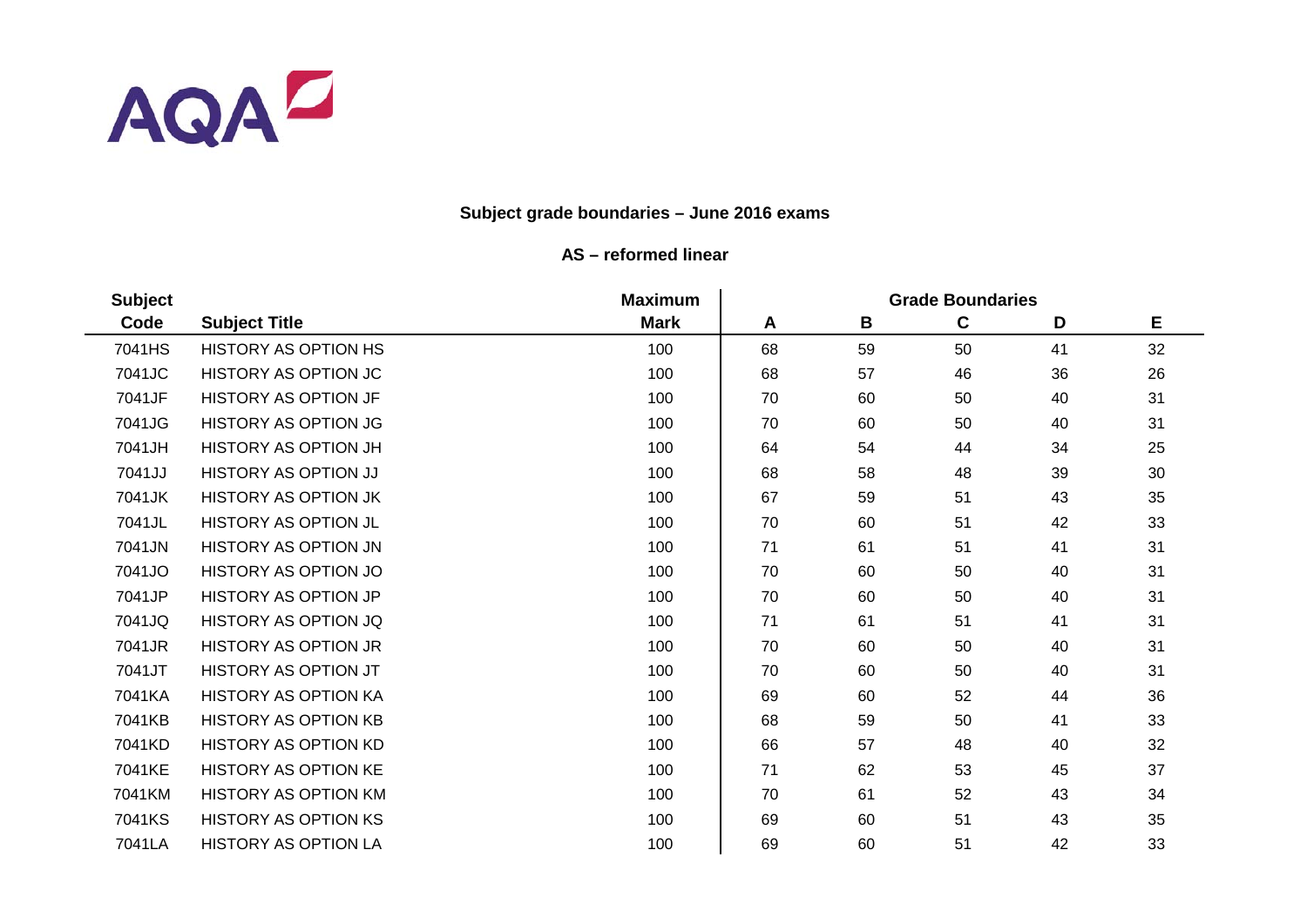

## **AS – reformed linear**

| <b>Subject</b> |                             | <b>Maximum</b> |     | <b>Grade Boundaries</b> |    |    |    |  |  |
|----------------|-----------------------------|----------------|-----|-------------------------|----|----|----|--|--|
| Code           | <b>Subject Title</b>        | <b>Mark</b>    | A   | B                       | C  | D  | E  |  |  |
| 7041LB         | <b>HISTORY AS OPTION LB</b> | 100            | 68  | 58                      | 48 | 39 | 30 |  |  |
| 7041LD         | <b>HISTORY AS OPTION LD</b> | 100            | 66  | 56                      | 47 | 38 | 29 |  |  |
| 7041LE         | <b>HISTORY AS OPTION LE</b> | 100            | 71  | 61                      | 52 | 43 | 34 |  |  |
| 7041LM         | <b>HISTORY AS OPTION LM</b> | 100            | 70  | 60                      | 50 | 40 | 31 |  |  |
| 7041LS         | <b>HISTORY AS OPTION LS</b> | 100            | 69  | 59                      | 50 | 41 | 32 |  |  |
| 7407           | PHYSICS AS                  | 140            | 91  | 81                      | 71 | 61 | 52 |  |  |
| 7181           | PSYCHOLOGY AS               | 144            | 105 | 94                      | 84 | 74 | 64 |  |  |
| 7191           | SOCIOLOGY AS                | 120            | 83  | 75                      | 67 | 59 | 51 |  |  |

## **Version 1.1 23 September 2016**

Copyright © AQA and its licensors. All rights reserved.

AQA Education (AQA) is a registered charity (number 1073334) and a company limited by guarantee registered in England and Wales (number 3644723). Our registered address is AQA, Devas Street, Manchester M15 6EX.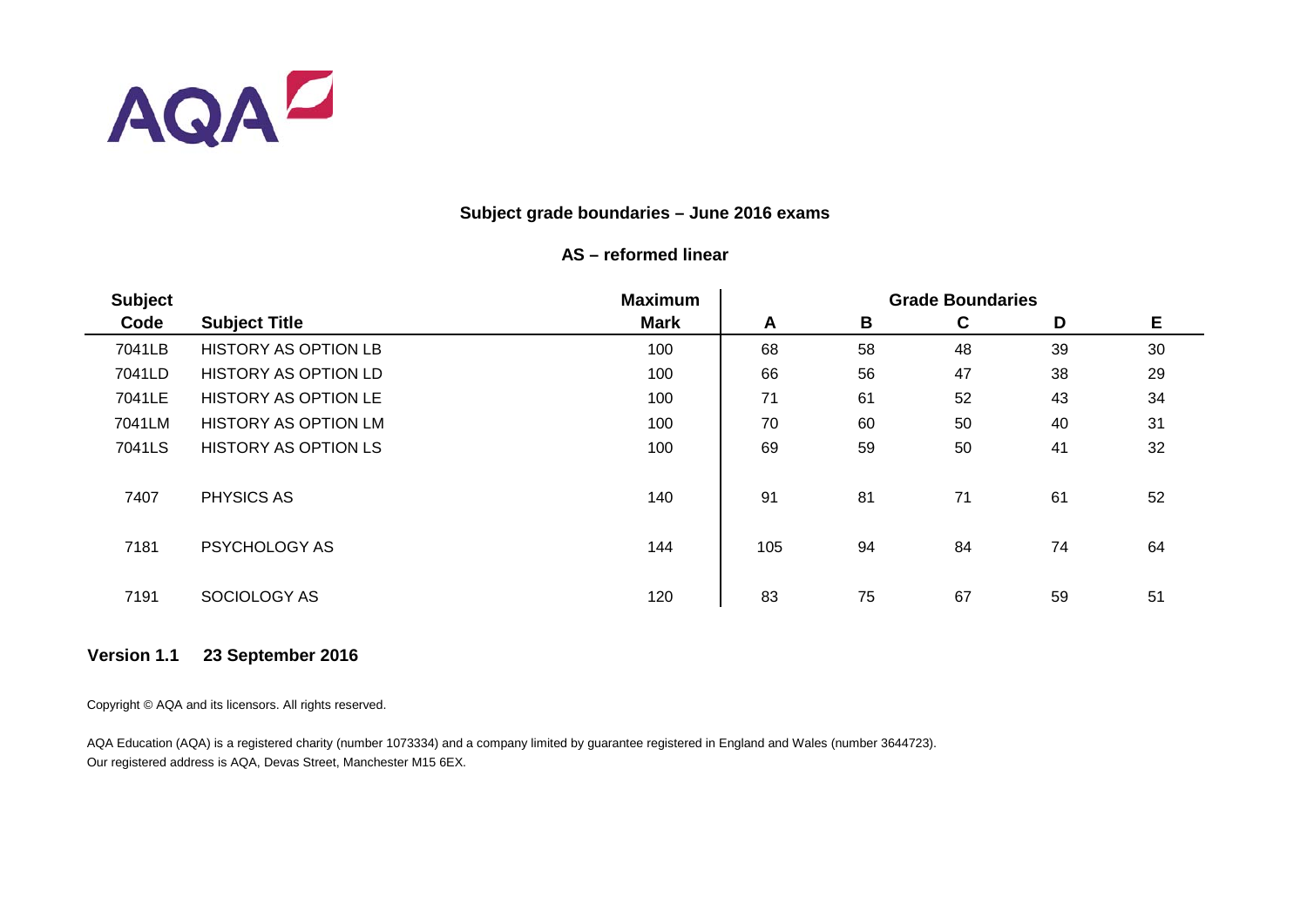

#### **AS – reformed linear**

| <b>Specification</b> | <b>Specification</b>                 | <b>Component</b> |                                    | <b>Maximum</b> |     |     | <b>Grade Boundaries</b> |     |    |
|----------------------|--------------------------------------|------------------|------------------------------------|----------------|-----|-----|-------------------------|-----|----|
| Code                 | <b>Title</b>                         | Code             | <b>Component Title</b>             | <b>Mark</b>    | A   | В   | C                       | D   | Е  |
| 7241                 | ART & DESIGN (ART CRAFT & DESIGN)    | 7241/C           | ART & DESIGN (ART CRAFT & DES) PFO | 96             | 68  | 59  | 50                      | 41  | 32 |
|                      |                                      | 7241/C           | ART & DESIGN (ART CRAFT & DES) PFO | 288            | 204 | 177 | 150                     | 123 | 96 |
|                      |                                      | 7241/X           | ART & DESIGN (ART CRAFT & DES) ETX | 96             | 68  | 59  | 50                      | 41  | 32 |
|                      |                                      | 7241/X           | ART & DESIGN (ART CRAFT & DES) ETX | 192            | 136 | 118 | 100                     | 82  | 64 |
|                      |                                      |                  |                                    |                |     |     |                         |     |    |
| 7242                 | ART & DESIGN (FINE ART)              | 7242/C           | ART & DESIGN (FINE ART) PFO        | 96             | 68  | 59  | 50                      | 41  | 32 |
|                      |                                      | 7242/C           | ART & DESIGN (FINE ART) PFO        | 288            | 204 | 177 | 150                     | 123 | 96 |
|                      |                                      | 7242/X           | ART & DESIGN (FINE ART) ETX        | 96             | 68  | 59  | 50                      | 41  | 32 |
|                      |                                      | 7242/X           | ART & DESIGN (FINE ART) ETX        | 192            | 136 | 118 | 100                     | 82  | 64 |
|                      |                                      |                  |                                    |                |     |     |                         |     |    |
| 7243                 | ART & DESIGN (GRAPHIC COMMUNICATION) | 7243/C           | ART & DESIGN (GRAPHIC COM) PFO     | 96             | 68  | 59  | 50                      | 41  | 32 |
|                      |                                      | 7243/C           | ART & DESIGN (GRAPHIC COM) PFO     | 288            | 204 | 177 | 150                     | 123 | 96 |
|                      |                                      | 7243/X           | ART & DESIGN (GRAPHIC COM) ETX     | 96             | 68  | 59  | 50                      | 41  | 32 |
|                      |                                      | 7243/X           | ART & DESIGN (GRAPHIC COM) ETX     | 192            | 136 | 118 | 100                     | 82  | 64 |
|                      |                                      |                  |                                    |                |     |     |                         |     |    |
| 7244                 | ART & DESIGN (TEXTILE DESIGN)        | 7244/C           | ART & DESIGN (TEXTILE DESIGN) PFO  | 96             | 68  | 59  | 50                      | 41  | 32 |
|                      |                                      | 7244/C           | ART & DESIGN (TEXTILE DESIGN) PFO  | 288            | 204 | 177 | 150                     | 123 | 96 |
|                      |                                      | 7244/X           | ART & DESIGN (TEXTILE DESIGN) ETX  | 96             | 68  | 59  | 50                      | 41  | 32 |
|                      |                                      | 7244/X           | ART & DESIGN (TEXTILE DESIGN) ETX  | 192            | 136 | 118 | 100                     | 82  | 64 |
|                      |                                      |                  |                                    |                |     |     |                         |     |    |
| 7245                 | ART & DESIGN (3D DESIGN)             | 7245/C           | ART & DESIGN (3D DESIGN) PFO       | 96             | 68  | 59  | 50                      | 41  | 32 |
|                      |                                      | 7245/C           | ART & DESIGN (3D DESIGN) PFO       | 288            | 204 | 177 | 150                     | 123 | 96 |
|                      |                                      | 7245/X           | ART & DESIGN (3D DESIGN) ETX       | 96             | 68  | 59  | 50                      | 41  | 32 |
|                      |                                      | 7245/X           | ART & DESIGN (3D DESIGN) ETX       | 192            | 136 | 118 | 100                     | 82  | 64 |
|                      |                                      |                  |                                    |                |     |     |                         |     |    |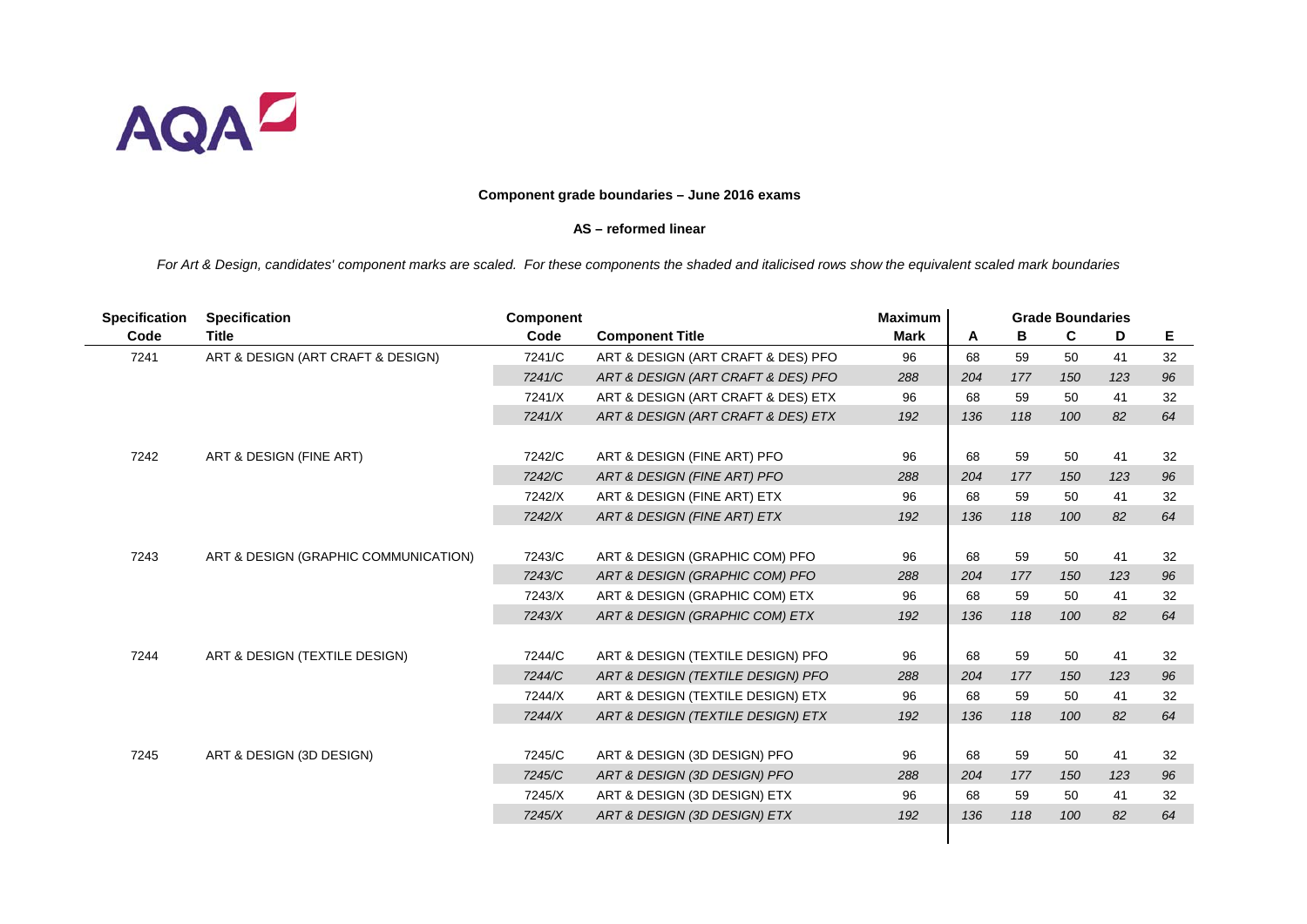

#### **AS – reformed linear**

| <b>Specification</b> | <b>Specification</b>                   | <b>Component</b> |                                     | <b>Maximum</b> |     |     | <b>Grade Boundaries</b> |     |     |
|----------------------|----------------------------------------|------------------|-------------------------------------|----------------|-----|-----|-------------------------|-----|-----|
| Code                 | <b>Title</b>                           | Code             | <b>Component Title</b>              | <b>Mark</b>    | A   | в   | C                       | D   | Е   |
| 7246                 | ART & DESIGN (PHOTOGRAPHY)             | 7246/C           | ART & DESIGN (PHOTOGRAPHY) PFO      | 96             | 72  | 64  | 56                      | 48  | 40  |
|                      |                                        | 7246/C           | ART & DESIGN (PHOTOGRAPHY) PFO      | 288            | 216 | 192 | 168                     | 144 | 120 |
|                      |                                        | 7246/X           | ART & DESIGN (PHOTOGRAPHY) ETX      | 96             | 72  | 64  | 56                      | 48  | 40  |
|                      |                                        | 7246/X           | ART & DESIGN (PHOTOGRAPHY) ETX      | 192            | 144 | 128 | 112                     | 96  | 80  |
|                      |                                        |                  |                                     |                |     |     |                         |     |     |
| 7401                 | <b>BIOLOGY</b>                         | 7401/1           | <b>BIOLOGY PAPER 1</b>              | 75             | 43  | 38  | 33                      | 28  | 24  |
|                      |                                        | 7401/2           | <b>BIOLOGY PAPER 2</b>              | 75             | 45  | 39  | 33                      | 27  | 21  |
|                      |                                        |                  |                                     |                |     |     |                         |     |     |
| 7131                 | <b>BUSINESS</b>                        | 7131/1           | <b>BUSINESS PAPER 1</b>             | 80             | 50  | 45  | 40                      | 35  | 30  |
|                      |                                        | 7131/2           | <b>BUSINESS PAPER 2</b>             | 80             | 55  | 48  | 41                      | 35  | 29  |
|                      |                                        |                  |                                     |                |     |     |                         |     |     |
| 7404                 | <b>CHEMISTRY</b>                       | 7404/1           | <b>CHEMISTRY PAPER 1</b>            | 80             | 48  | 41  | 35                      | 29  | 23  |
|                      |                                        | 7404/2           | <b>CHEMISTRY PAPER 2</b>            | 80             | 55  | 47  | 39                      | 32  | 25  |
|                      |                                        |                  |                                     |                |     |     |                         |     |     |
| 7516                 | <b>COMPUTER SCIENCE</b>                | 7516/1A          | COMPUTER SCIENCE PAPER 1A(C#)       | 75             | 50  | 42  | 35                      | 28  | 21  |
|                      |                                        | 7516/1B          | COMPUTER SCIENCE PAPER 1B(JAVA)     | 75             | 50  | 42  | 35                      | 28  | 21  |
|                      |                                        | 7516/1C          | COMPUTER SCIENCE PAPER 1C(PCAL)     | 75             | 50  | 42  | 35                      | 28  | 21  |
|                      |                                        | 7516/1D          | COMPUTER SCIENCE PAPER 1D(PYTHON)   | 75             | 50  | 42  | 35                      | 28  | 21  |
|                      |                                        | 7516/1E          | COMPUTER SCIENCE PAPER 1E(VB.NET)   | 75             | 50  | 42  | 35                      | 28  | 21  |
|                      |                                        | 7516/2           | <b>COMPUTER SCIENCE PAPER 2</b>     | 75             | 50  | 42  | 35                      | 28  | 21  |
|                      |                                        |                  |                                     |                |     |     |                         |     |     |
| 7135                 | <b>ECONOMICS</b>                       | 7135/1           | <b>ECONOMICS PAPER 1</b>            | 70             | 54  | 49  | 44                      | 39  | 34  |
|                      |                                        | 7135/2           | <b>ECONOMICS PAPER 2</b>            | 70             | 53  | 47  | 42                      | 37  | 32  |
|                      |                                        |                  |                                     |                |     |     |                         |     |     |
| 7706                 | <b>ENGLISH LANGUAGE AND LITERATURE</b> | 7706/1           | <b>ENGLISH LANG AND LIT PAPER 1</b> | 75             | 50  | 43  | 36                      | 29  | 23  |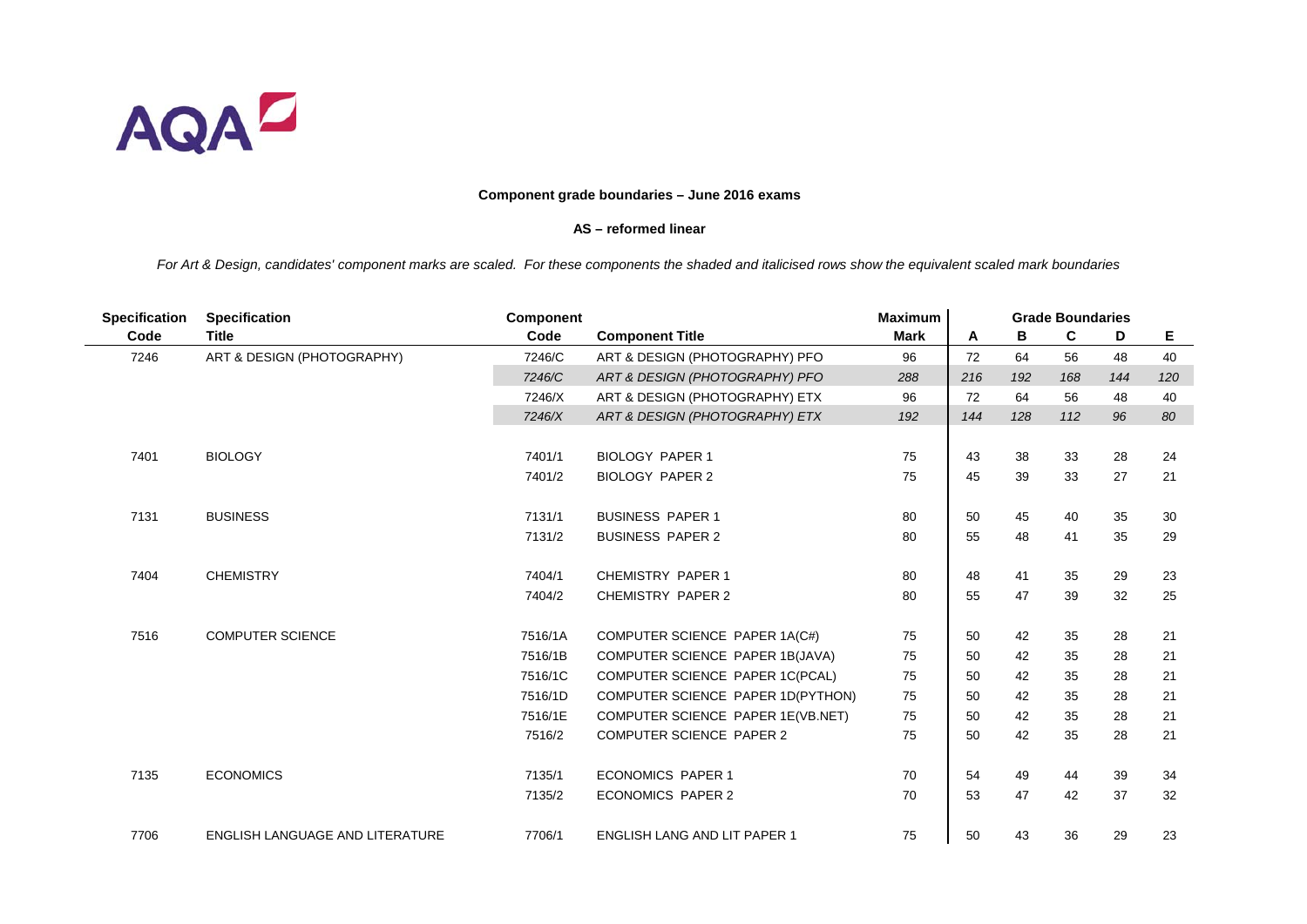

#### **AS – reformed linear**

| <b>Specification</b> | <b>Specification</b>        | <b>Component</b> |                                     | <b>Maximum</b> |    |    | <b>Grade Boundaries</b> |    |    |
|----------------------|-----------------------------|------------------|-------------------------------------|----------------|----|----|-------------------------|----|----|
| Code                 | <b>Title</b>                | Code             | <b>Component Title</b>              | <b>Mark</b>    | A  | В  | C                       | D  | Е  |
|                      |                             | 7706/2           | <b>ENGLISH LANG AND LIT PAPER 2</b> | 75             | 51 | 44 | 38                      | 32 | 26 |
|                      |                             |                  |                                     |                |    |    |                         |    |    |
| 7701                 | <b>ENGLISH LANGUAGE</b>     | 7701/1           | <b>ENGLISH LANGUAGE PAPER 1</b>     | 70             | 47 | 41 | 35                      | 29 | 23 |
|                      |                             | 7701/2           | <b>ENGLISH LANGUAGE PAPER 2</b>     | 70             | 50 | 42 | 34                      | 27 | 20 |
|                      |                             |                  |                                     |                |    |    |                         |    |    |
| 7711                 | <b>ENGLISH LITERATURE A</b> | 7711/1           | ENGLISH LITERATURE A PAPER 1        | 50             | 36 | 31 | 26                      | 21 | 16 |
|                      |                             | 7711/2           | <b>ENGLISH LITERATURE A PAPER 2</b> | 50             | 35 | 30 | 25                      | 21 | 17 |
|                      |                             |                  |                                     |                |    |    |                         |    |    |
| 7716                 | <b>ENGLISH LITERATURE B</b> | 7716/1A          | ENGLISH LITERATURE B PAPER 1A       | 50             | 35 | 30 | 25                      | 21 | 17 |
|                      |                             | 7716/1B          | ENGLISH LITERATURE B PAPER 1B       | 50             | 35 | 29 | 23                      | 18 | 13 |
|                      |                             | 7716/2A          | ENGLISH LITERATURE B PAPER 2A       | 50             | 30 | 25 | 20                      | 15 | 10 |
|                      |                             | 7716/2B          | ENGLISH LITERATURE B PAPER 2B       | 50             | 38 | 32 | 27                      | 22 | 17 |
|                      |                             |                  |                                     |                |    |    |                         |    |    |
| 7041                 | <b>HISTORY</b>              | 7041/1A          | <b>HISTORY PAPER 1A</b>             | 50             | 31 | 26 | 22                      | 18 | 14 |
|                      |                             | 7041/1B          | <b>HISTORY PAPER 1B</b>             | 50             | 38 | 32 | 26                      | 20 | 15 |
|                      |                             | 7041/1C          | <b>HISTORY PAPER 1C</b>             | 50             | 35 | 30 | 25                      | 20 | 15 |
|                      |                             | 7041/1D          | <b>HISTORY PAPER 1D</b>             | 50             | 35 | 30 | 25                      | 20 | 15 |
|                      |                             | 7041/1E          | <b>HISTORY PAPER 1E</b>             | 50             | 34 | 29 | 24                      | 19 | 15 |
|                      |                             | 7041/1F          | <b>HISTORY PAPER 1F</b>             | 50             | 33 | 27 | 22                      | 17 | 12 |
|                      |                             | 7041/1G          | <b>HISTORY PAPER 1G</b>             | 50             | 32 | 27 | 22                      | 18 | 14 |
|                      |                             | 7041/1H          | <b>HISTORY PAPER 1H</b>             | 50             | 33 | 28 | 23                      | 19 | 15 |
|                      |                             | 7041/1J          | HISTORY PAPER 1J                    | 50             | 36 | 31 | 26                      | 21 | 16 |
|                      |                             | 7041/1K          | <b>HISTORY PAPER 1K</b>             | 50             | 34 | 30 | 26                      | 22 | 18 |
|                      |                             | 7041/1L          | <b>HISTORY PAPER 1L</b>             | 50             | 34 | 29 | 24                      | 19 | 15 |
|                      |                             | 7041/2A          | <b>HISTORY PAPER 2A</b>             | 50             | 35 | 30 | 26                      | 22 | 18 |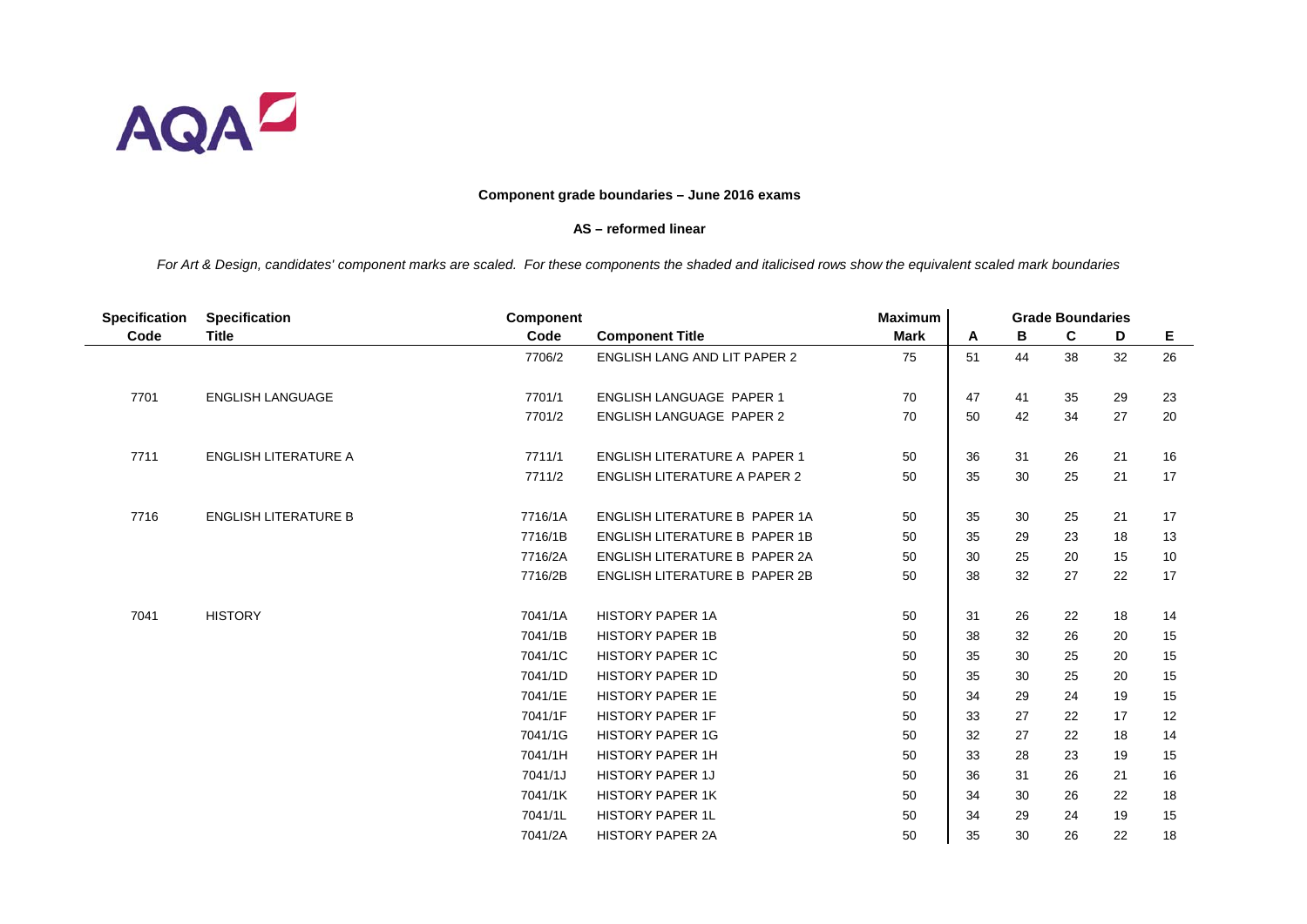

#### **AS – reformed linear**

| <b>Specification</b> | <b>Specification</b> | <b>Component</b> |                         | <b>Maximum</b> |    |    | <b>Grade Boundaries</b> |    |    |
|----------------------|----------------------|------------------|-------------------------|----------------|----|----|-------------------------|----|----|
| Code                 | <b>Title</b>         | Code             | <b>Component Title</b>  | <b>Mark</b>    | A  | В  | C                       | D  | Е  |
|                      |                      | 7041/2B          | <b>HISTORY PAPER 2B</b> | 50             | 34 | 29 | 24                      | 19 | 15 |
|                      |                      | 7041/2C          | <b>HISTORY PAPER 2C</b> | 50             | 32 | 26 | 20                      | 15 | 10 |
|                      |                      | 7041/2D          | <b>HISTORY PAPER 2D</b> | 50             | 32 | 27 | 22                      | 18 | 14 |
|                      |                      | 7041/2E          | <b>HISTORY PAPER 2E</b> | 50             | 37 | 32 | 27                      | 23 | 19 |
|                      |                      | 7041/2F          | <b>HISTORY PAPER 2F</b> | 50             | 34 | 29 | 24                      | 19 | 15 |
|                      |                      | 7041/2G          | <b>HISTORY PAPER 2G</b> | 50             | 34 | 29 | 24                      | 19 | 15 |
|                      |                      | 7041/2H          | <b>HISTORY PAPER 2H</b> | 50             | 28 | 23 | 18                      | 13 | 9  |
|                      |                      | 7041/2J          | <b>HISTORY PAPER 2J</b> | 50             | 32 | 27 | 22                      | 18 | 14 |
|                      |                      | 7041/2K          | <b>HISTORY PAPER 2K</b> | 50             | 31 | 28 | 25                      | 22 | 19 |
|                      |                      | 7041/2L          | <b>HISTORY PAPER 2L</b> | 50             | 34 | 29 | 25                      | 21 | 17 |
|                      |                      | 7041/2M          | <b>HISTORY PAPER 2M</b> | 50             | 36 | 31 | 26                      | 21 | 16 |
|                      |                      | 7041/2N          | <b>HISTORY PAPER 2N</b> | 50             | 35 | 30 | 25                      | 20 | 15 |
|                      |                      | 7041/20          | <b>HISTORY PAPER 20</b> | 50             | 34 | 29 | 24                      | 19 | 15 |
|                      |                      | 7041/2P          | <b>HISTORY PAPER 2P</b> | 50             | 34 | 29 | 24                      | 19 | 15 |
|                      |                      | 7041/2Q          | <b>HISTORY PAPER 2Q</b> | 50             | 35 | 30 | 25                      | 20 | 15 |
|                      |                      | 7041/2R          | <b>HISTORY PAPER 2R</b> | 50             | 34 | 29 | 24                      | 19 | 15 |
|                      |                      | 7041/2S          | <b>HISTORY PAPER 2S</b> | 50             | 35 | 30 | 25                      | 21 | 17 |
|                      |                      | 7041/2T          | <b>HISTORY PAPER 2T</b> | 50             | 34 | 29 | 24                      | 19 | 15 |
|                      |                      |                  |                         |                |    |    |                         |    |    |
| 7407                 | <b>PHYSICS</b>       | 7407/1           | PHYSICS PAPER 1         | 70             | 46 | 40 | 35                      | 30 | 25 |
|                      |                      | 7407/2           | PHYSICS PAPER 2         | 70             | 45 | 40 | 35                      | 31 | 27 |
|                      |                      |                  |                         |                |    |    |                         |    |    |
| 7181                 | <b>PSYCHOLOGY</b>    | 7181/1           | PSYCHOLOGY PAPER 1      | 72             | 55 | 50 | 45                      | 40 | 36 |
|                      |                      | 7181/2           | PSYCHOLOGY PAPER 2      | 72             | 50 | 44 | 38                      | 33 | 28 |
|                      |                      |                  |                         |                |    |    |                         |    |    |